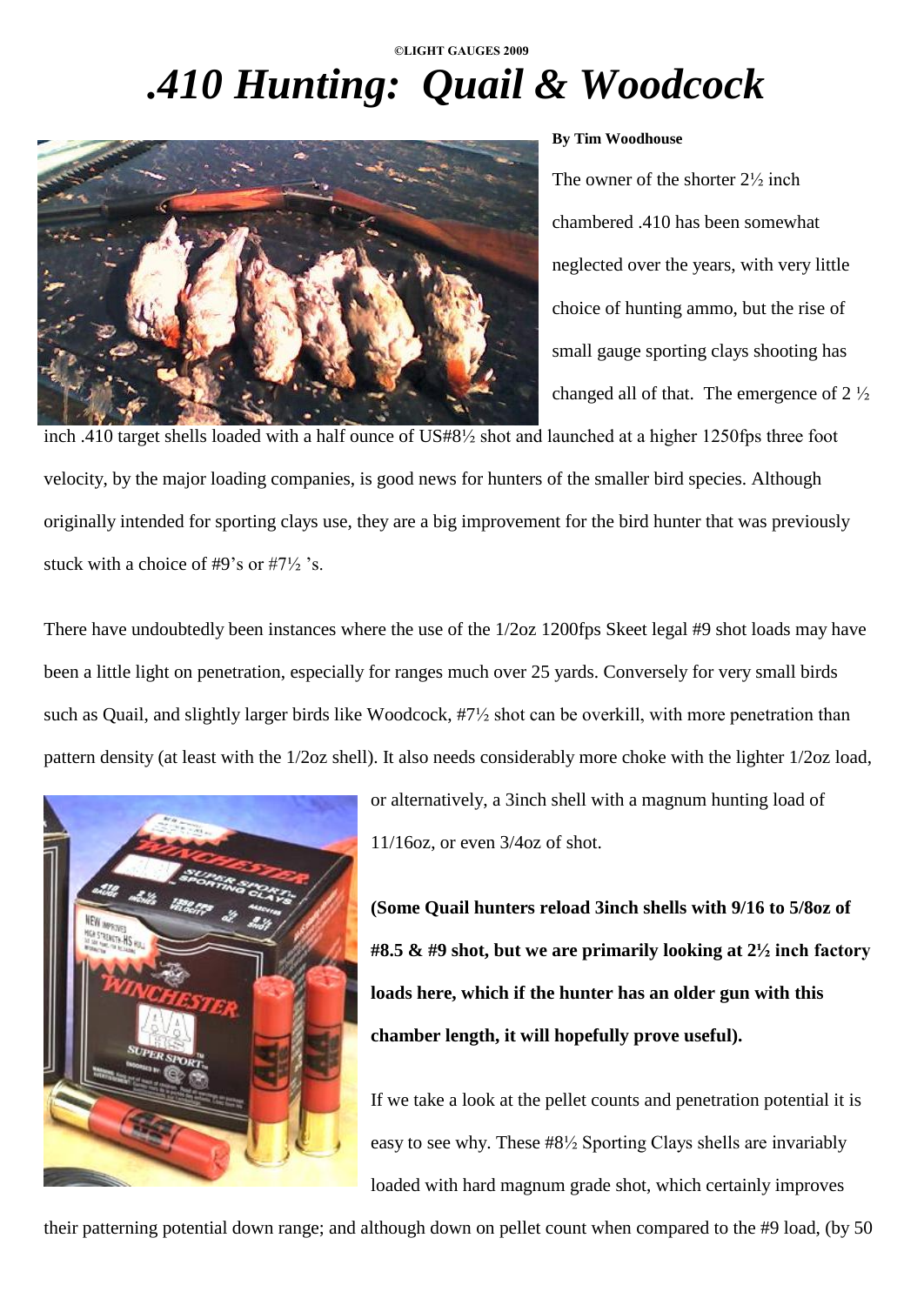pellets), the #8½ shell has a significantly improved penetration, which has to be a good thing for reliable bird shooting. The other thing, is that #9 shot does have a tendency to put too many pellets into a bird, especially when it is flushed close up, (unless it is a very small Quail species), as even a .410 with the  $\frac{1}{2}$  oz load and I/C chokes can pepper smaller birds in this way at 15 yards or so.

The 1/2oz load always throws a better distributed pattern than the 3inch magnum loads, with their much longer shot columns, and the inevitably increased pellet deformation that this increased length entails. There is also perhaps, the advantage of a considerably higher velocity with the ½ ounce load (at these closer ranges this will be more relevant); and additionally, when the hard magnum #8½ shot is considered, this is most probably the best choice for small birds at these limited ranges of 30 or so yards.

Very small birds will be better with #9 shot, mainly due to their diminutive size. With regards to pattern density with the <sup>1</sup>/20z load, Skeet, I/C or ultimately Modified chokes, are all that are required for this purpose. Using Full choke just makes hitting much less likely.

Pellet counts for the half-ounce load:  $US#8\frac{1}{2} = 242$  pellets. US#9 = 290 pellets. Pellet count for the **11/16oz load:**  $\text{US#7\frac{1}{2}} = 238$  **pellets.** Pellet count for the  $3/4$ oz **load:**  $\text{US#7\frac{1}{2}} = 260$  **pellets.** 

| <b>Shot Size</b><br>& 3ft velocity | <b>Penetration at</b><br>20 vards | <b>Penetration at</b><br>25yards | <b>Penetration at</b><br>30yards | <b>Penetration at</b><br>35yards | <b>Penetration at</b><br>40yards |
|------------------------------------|-----------------------------------|----------------------------------|----------------------------------|----------------------------------|----------------------------------|
| <b>Skeet</b>                       |                                   |                                  |                                  |                                  |                                  |
| <b>1/2oz US#9</b>                  | 1.17inches                        | 1.02inches                       | 0.90inches                       | 0.80inches                       | 0.70inches                       |
| 1200fps @ 3ft                      |                                   |                                  |                                  |                                  |                                  |
| <b>Sporting</b>                    |                                   |                                  |                                  |                                  |                                  |
| Clays 1/2oz                        | 1.37inches                        | 1.21inches                       | 1.07inches                       | 0.95 inches                      | 0.85inches                       |
| $US#8\frac{1}{2}$                  |                                   |                                  |                                  |                                  |                                  |
| 1250fps @ 3ft                      |                                   |                                  |                                  |                                  |                                  |
| <b>3inch shell</b>                 |                                   |                                  |                                  |                                  |                                  |
| 3/4oz US#71/2                      | 1.52inches                        | 1.36inches                       | 1.22inches                       | 1.10inches                       | 0.99 inches                      |
| 1100fps @ 3ft                      |                                   |                                  |                                  |                                  |                                  |
| <b>3inch shell</b>                 |                                   |                                  |                                  |                                  |                                  |
| $11/16$ oz                         | 1.56 inches                       | 1.40 inches                      | 1.26inches                       | 1.13inches                       | 1.02inches                       |
| $USH7\frac{1}{2}$                  |                                   |                                  |                                  |                                  |                                  |
| 1135fps @ 3ft                      |                                   |                                  |                                  |                                  |                                  |

**Pellet Penetration: Quail & Snipe 0.7inches\*, Woodcock 0.95inches\*.**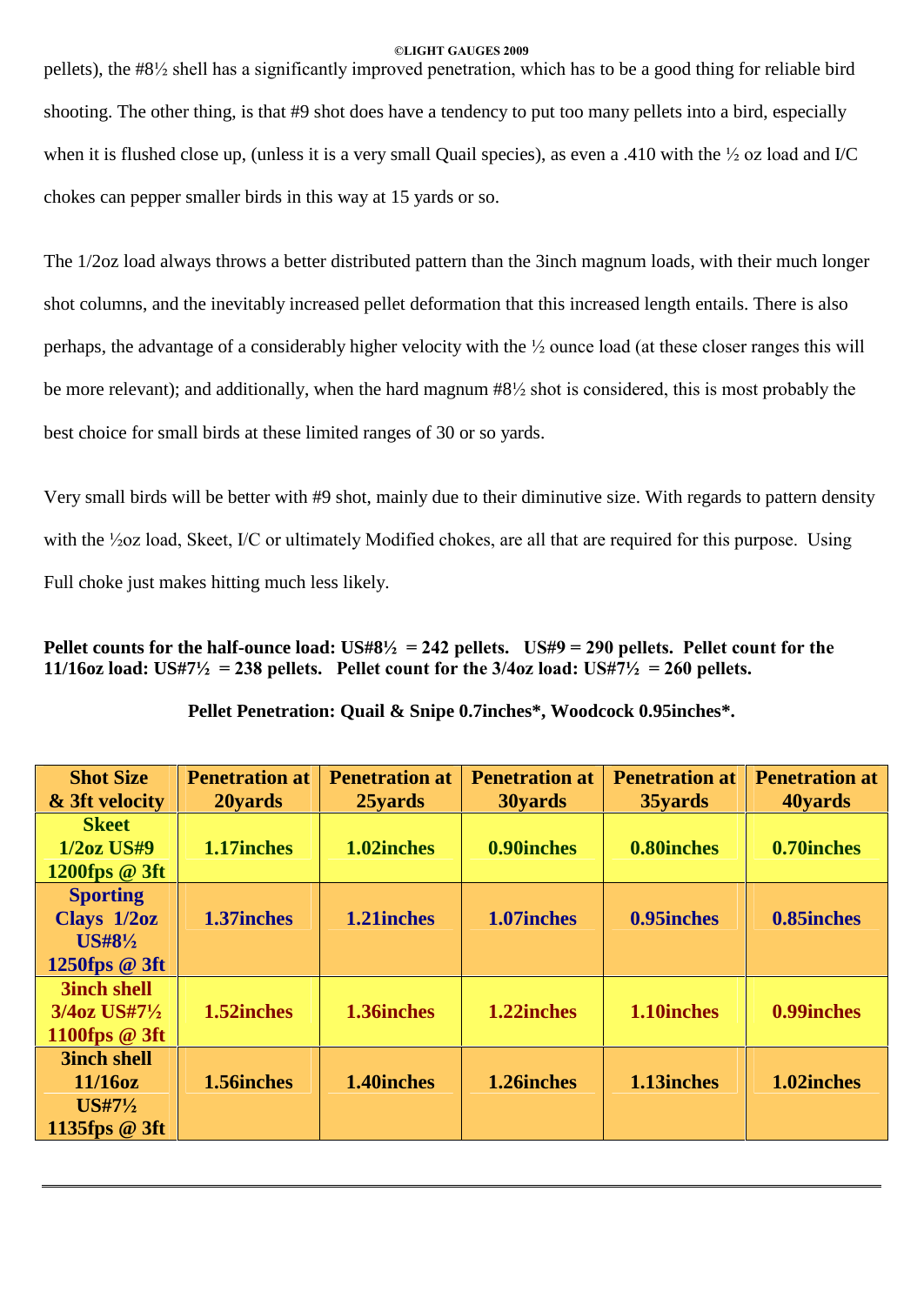If we take an arbitrary figure of 0.95inches of penetration to be sufficient to reach the vitals of small Woodcock

sized birds, the chart clearly shows the limits of the different loads for this purpose.



The 3/4oz #7½ Magnum loads might have a greater penetration at longer range (better than a 5yard advantage)

than the 1/2oz #8½ shells, but the pattern quality is higher with the lighter load, which is due to its shorter shot column, and it still has plenty of penetration in hand to 35yards for Woodcock. The 1200fps #9 load is limited to 28yards by the same criteria – 7yards less. However, for Quail, and the established 0.5ft/lb minimum pellet energy, this would indicate about 0.7inches of penetration at 40yards with #9 shot.

Quail have been brought down effectively at longer ranges with the 1200fps #9 load with larger gauges, but with only  $1/2$ oz of shot in the .410  $2\frac{1}{2}$  inch shell, for certainty, the maximum effective ranges are subject to the minimum pattern requirements.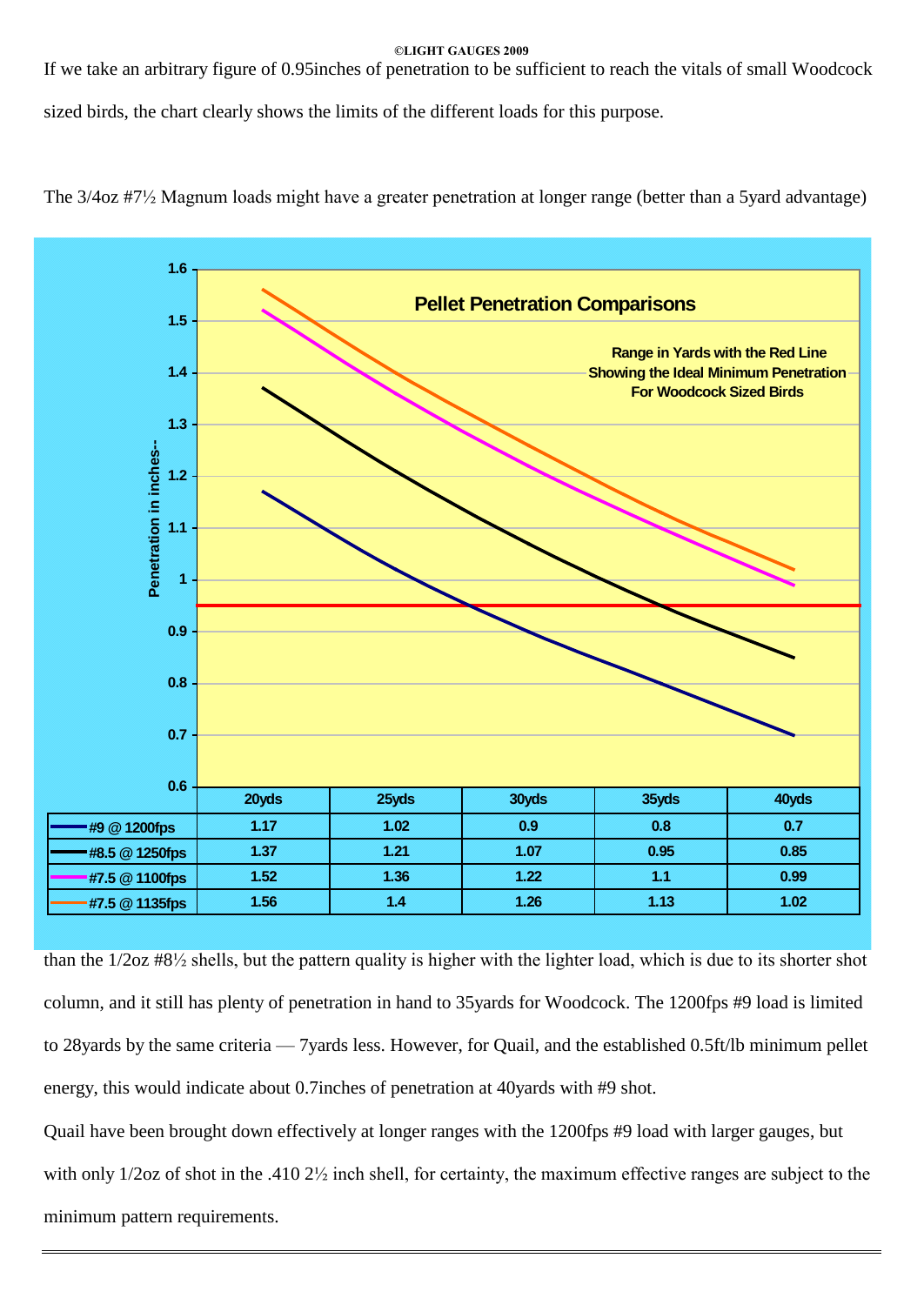| Snipe or Quail 0.5ft/lbs. Woodcock = $0.75$ to 0.85ft/lbs             |                                      |                                      |                                                |                                                |                                                |  |  |  |  |
|-----------------------------------------------------------------------|--------------------------------------|--------------------------------------|------------------------------------------------|------------------------------------------------|------------------------------------------------|--|--|--|--|
| <b>Shot Size</b><br>& 3ft velocity                                    | <b>Striking energy</b><br>at 20yards | <b>Striking energy</b><br>at 25yards | <b>Striking</b><br><b>Energy</b> at<br>30yards | <b>Striking</b><br><b>Energy</b> at<br>35yards | <b>Striking</b><br><b>Energy</b> at<br>40yards |  |  |  |  |
| <b>Skeet</b><br>$1/2oz$ US#9<br>1200fps $@3ft$                        | $1.04$ ft/lbs                        | $0.86$ ft/lbs                        | $0.72$ ft/lbs                                  | $0.60$ ft/lbs                                  | $0.51$ ft/lbs                                  |  |  |  |  |
| <b>Sporting Clays</b><br>$1/2$ oz US#8 $\frac{1}{2}$<br>1250fps @ 3ft | $1.38$ ft/lbs                        | $1.15$ ft/lbs                        | $0.96$ ft/lbs                                  | $0.81$ ft/lbs                                  | $0.69$ ft/lbs                                  |  |  |  |  |
| <b>3inch shell</b><br>$3/4$ oz US#7 $\frac{1}{2}$<br>1100fps $@3ft$   | $1.74$ ft/lbs                        | $1.48$ ft/lbs                        | $1.27$ ft/lbs                                  | $1.09$ ft/lbs                                  | $0.95$ ft/lbs                                  |  |  |  |  |

# **Pellet Striking Energy**

**3inch shell**

**1135fps @ 3ft**

**11/16oz US#7½**

The problem with relying on pellet striking energy alone; is that the actual depth of penetration varies

depending on the size of the pellet, with that same energy level. Smaller sized pellets cut a smaller wound

**1.82 ft/lbs 1.54 ft/lbs 1.32 ft/lbs 1.14 ft/lbs 0.98 ft/lbs**

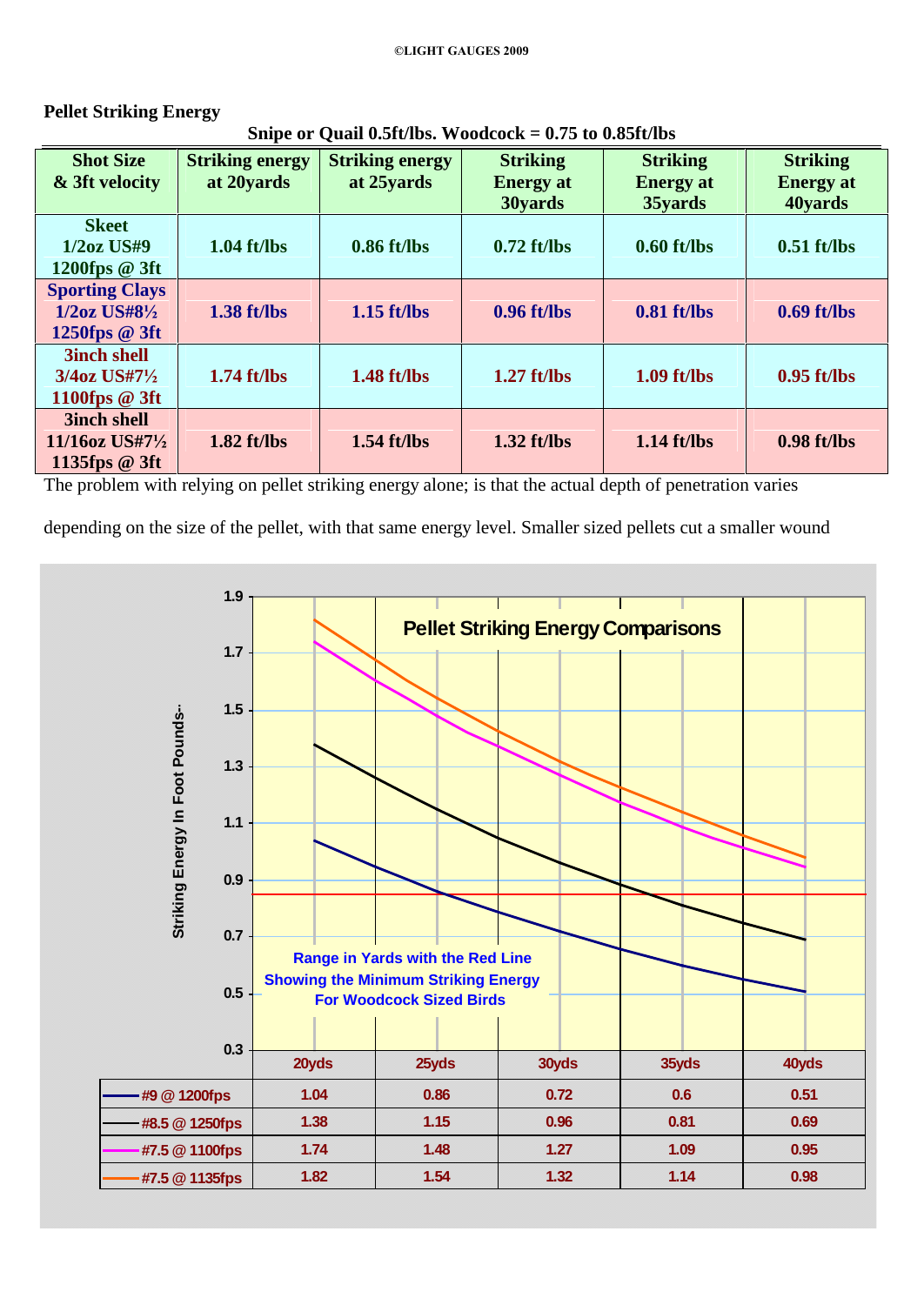channel through the flesh of the bird, and by so doing, require less actual striking energy to achieve similar levels of penetration.

From the two graphs, we can see that the 1200fps #9 pellet has sufficient penetration (0.95 inches) to almost 28yards, but the accepted pellet striking energy appears to hit the top end of the established limits for small birds (0.85 ft/lbs) at a fraction over 25yards.

Conversely, the 1250fps #8½ pellet retains the same 0.95inches of penetration out to exactly 35yards, even though it would appear to be 0.04 ft/lbs short of striking energy.

The #7.5 pellets at either velocity have plenty of striking energy and penetration in hand, but in the 1/2oz load it





# **The Vital importance Of Pattern Density**

With the .410 shotgun, it is the pattern that must take up pole position, because without sufficient pellet density, all of the striking energy and penetration in the world, will be utterly useless unless it can be brought to bear on the bird in a

reliably consistent manner.

**The established minimum pattern requirement for larger Woodcock is 150 pellets (smaller birds needing** about 180), in the 30inch circle, but Snipe or Quail being considerably smaller, need up to 240 to 270, **dependent on their actual size.**

We have 290 pellets with the  $1/2$ oz #9 load, and if its use is restricted to a maximum of 27yards, as indicated by the penetration figures, then the required choke will be one that can reliably ensure multiple pellet strikes on a smaller bird.

With an I/C choke performance, we can expect the following pattern percentages, 20 yards  $= 100\%$ , 25 yards  $=$ 87%, 30yards 77%. #9 pellet counts: 20yards = 290 pellets, 25yards = 252 pellets, 30yards = 223 pellets. With a little extrapolation we can work out that at 27.5yards, our arbitrary maximum penetration range, the I/C choke will put about 237 pellets into the 30 inch circle.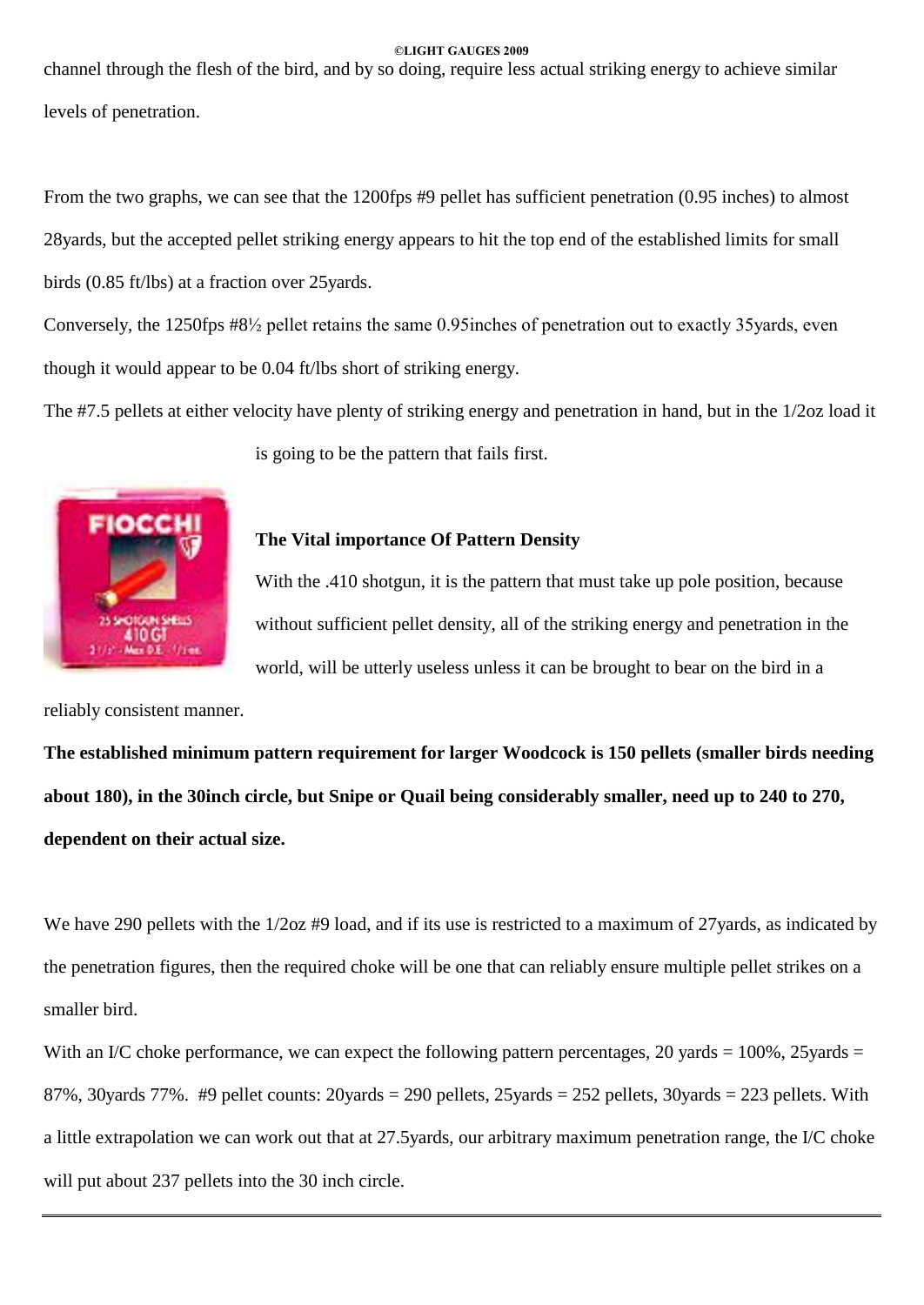However for first barrel work, if we accept 25 yards as a 'maximum effective' range with  $#9$  shot, an open Skeet choke (usually about half way between I/C and True Cylinder, although some are tighter) can be used, that will have 82% of the pellets (238) in the 30inch circle.

This also has the advantage of a wider spread, enabling easier hitting. Another alternative would be to use softer chilled #9 shot in a reloaded shell, but reverting to the Improved Cylinder, Light Modified or even Modified

**20inch inner circle shown: The problem with US#7.5 shot (2.4mm) is that even for Woodcock, and using the 3/4oz 3inch .410 shell, some birds are going to be wounded and lost, due to insufficient Pattern Density. (US Improved Cylinder pattern at 30yards).**



choke, as this would have a greater overall spread than the factory load and its hard magnum pellets.

If we then take 238 pellets as being required for a reliable kill, then by the same token, the #8½ shot loading on paper, will need to go to at least Improved Modified (91% & 221 pellets) or even a Full choke (100% & 242 pellets) for a similar pellet count at 30yards.

In fact the hard magnum shot will usually produce the goods at 30yards with a Modified choke, but it is always

best to pattern any combination first, before venturing forth into the field. The upside with the #8½ pellets, is that they tend to make a better quality pattern than #9, but again this is all subject to actual individual gun and shell performance.

Unfortunately when using the 2½ inch shell, pattern density is always going to be an issue. To this end, to avoid an unacceptable number of crippled birds, smaller shot must be used to maintain sufficient numbers within the pattern; but this in turn, also limits the effective range to one of sufficient pellet energy and penetration.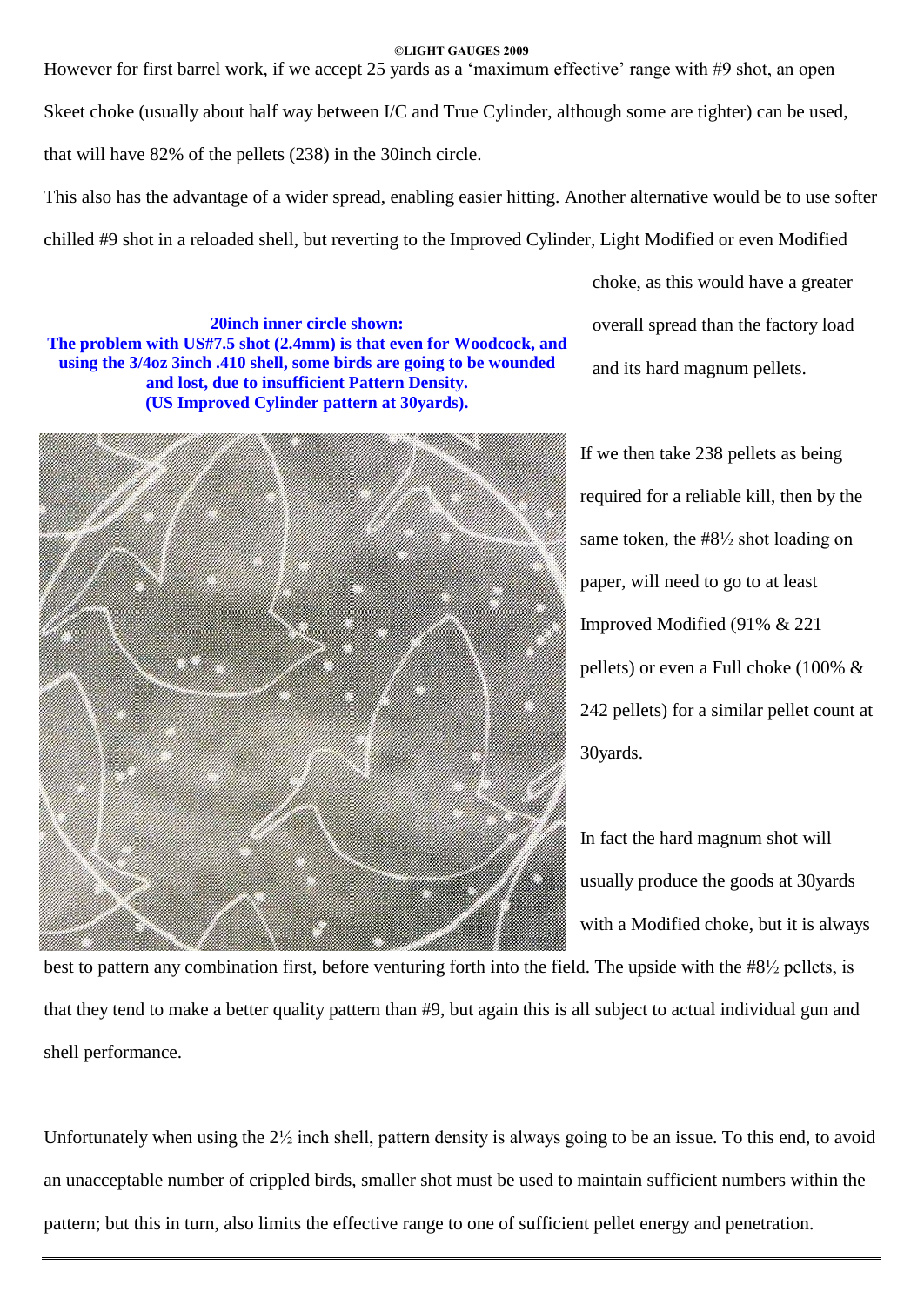Established pellet sizes and performances at 40yards with a 12gauge, must be reappraised to what can be realized with half the shot weight of smaller pellets at a general 30yards, or perhaps slightly more depending on pattern density and the quarry, with the 2½ inch .410.

 $2\frac{1}{2}$  inch shells pattern considerably better in  $2\frac{1}{2}$  inch chambers, leaving the pellets in better shape, as the inevitable damage they incur jumping and expanding into the longer chamber gap, and then being forced back down to bore size by the cone of the 3inch chamber impairs the pattern quality.

After all, the trick with smaller sized birds, is to hit them with sufficient numbers of pellets that have a good chance of penetrating sufficiently to reach the vitals organs, and not let them sneak off through holes in the pattern, which can all to readily occur with heavier loads of the larger shot sizes; or worse, to hit them with the



Excellent 1882 Lancaster '.360 Long' Rook rifle converted to a .410 hammer double with 2½inch chambers with I/C and Modified chokes. An ideal candidate for Quail and Woodcock in the field with the high performance  $2\frac{1}{2}$ inch factory loads and their hard magnum #9 and #8.5 shot.

denser patterns of lighter loads of overly smaller sized pellets, that lacking sufficient velocity and penetration, may only manage to wound them in a non-vital spot.

**So, for the owner of a shorter chambered gun, or someone who doesnít reload, the Skeet and Sporting Clays ½oz #9 & #8½ shot .410 numbers loaded with magnum shot are just the ticket when shots are taken within sensible ranges.**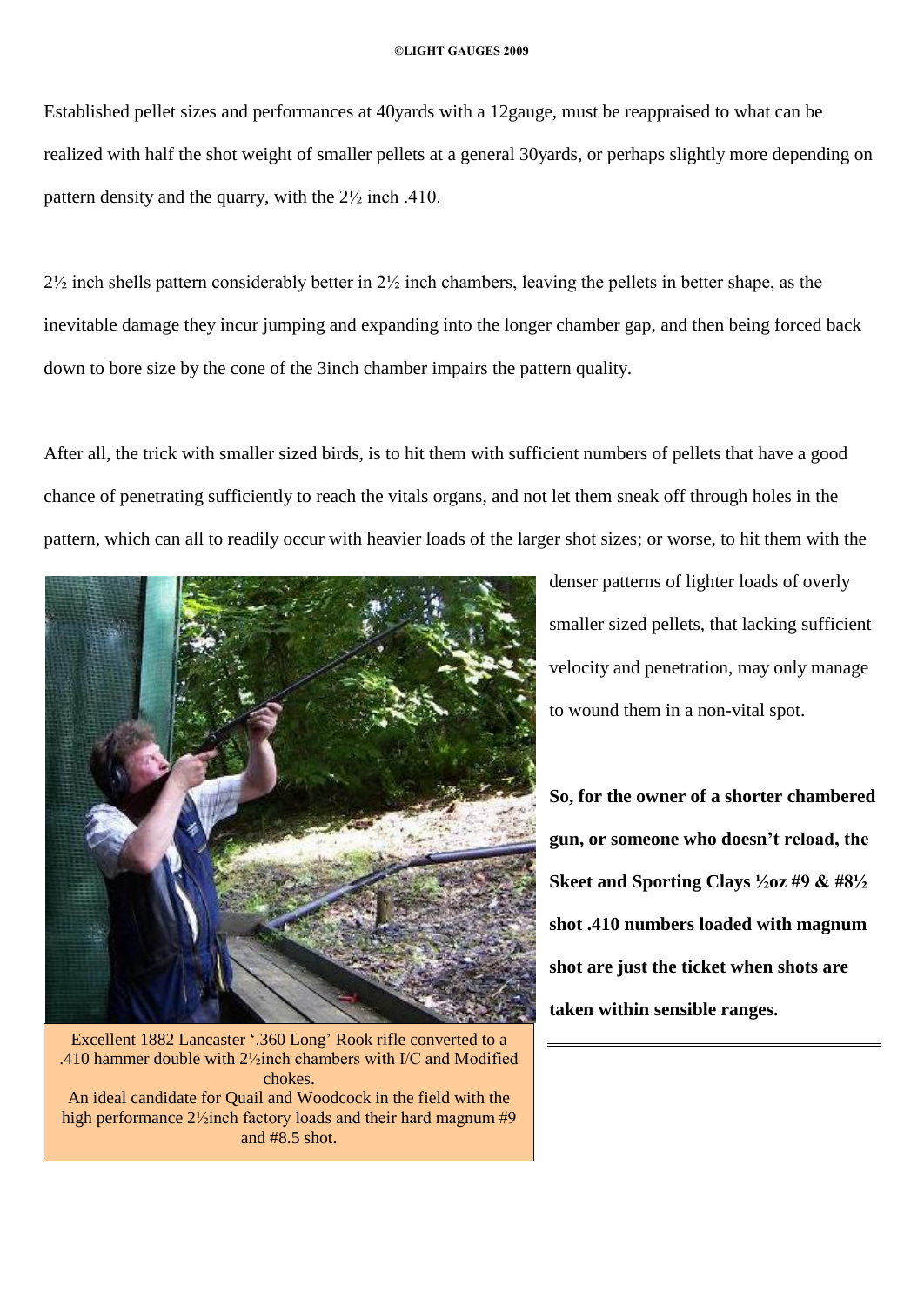

**True Cylinder:** To find the options for larger woodcock, if we follow the 150pellet minimum pattern line across the graph, we find that the True Cylinder choke option reaches the limits of its pattern at 28.5yards, but for smaller woodcock and 180 pellets, we can see that this occurs at 22.5yards. From the penetration graph we can see that the pellet penetration limit is at 35yards, so this pattern fails before the ability of the pellets to get the job done.

# **Skeet:**

Assuming a muzzle constriction between True and Improved Cylinder, for larger woodcock and 150 pellets, the pattern holds good until 34yards. This is very close to the maximum penetration range of 35yards.

For smaller woodcock and 180 pellets pattern density is maintained to 28.5yards.